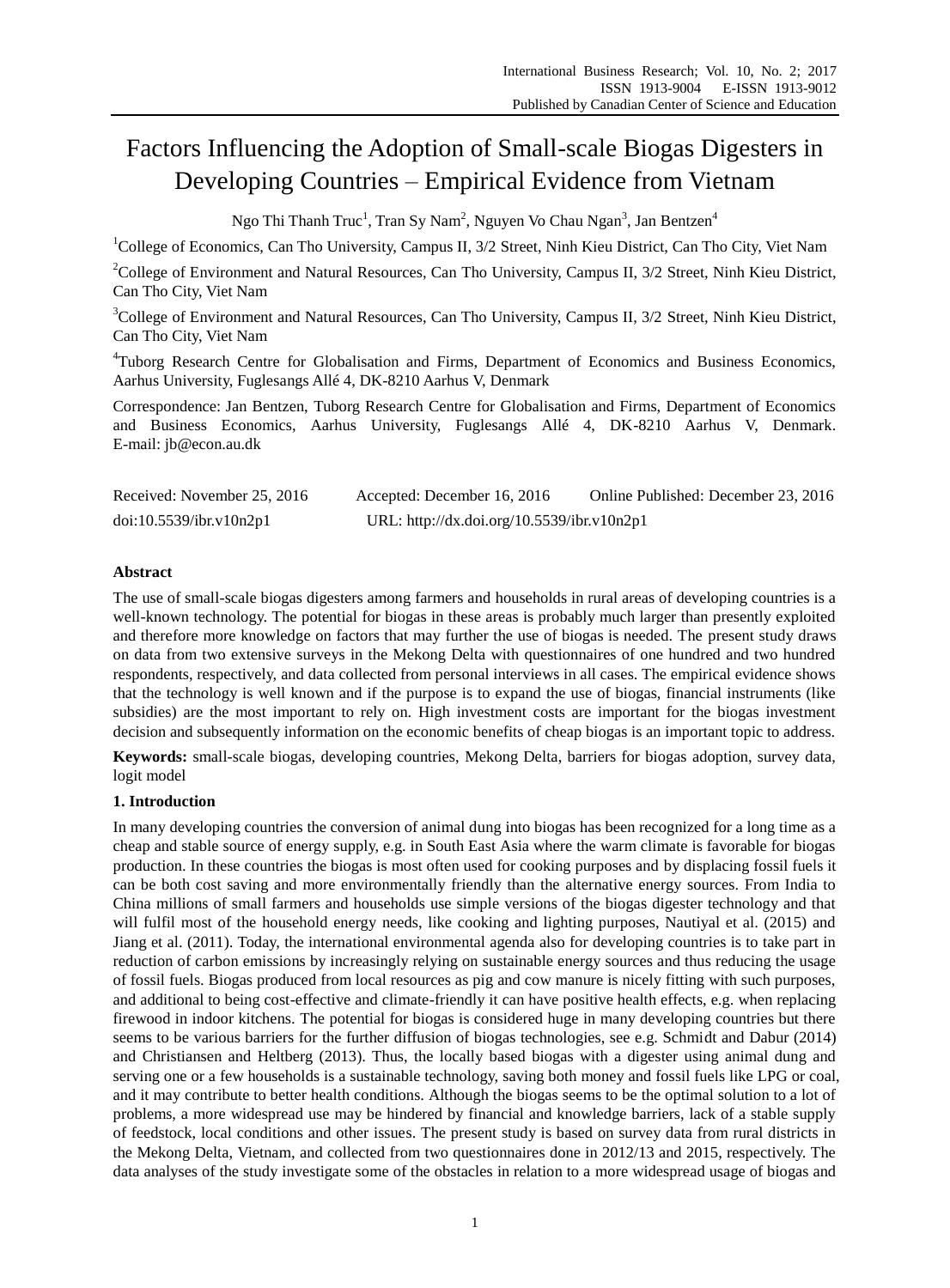try to extract which factors are of importance when rural households consider investment in biogas. Several hundred households and small farmers have been intensively interviewed about all topics related to biogas, and this involves both users and non-users of biogas. The results from the study give a deeper insight into motives and behavior and may thus be useful in the design of national and local policies trying to promote the biogas option.

## **2. Literature Review**

By now, the literature on the uses and possibilities of biogas in developing countries is huge, but most of the studies are dealing with the science or technical issues of implementation. There are some recent survey articles on the extent of biogas usage, a listing of all the potential benefits by applying this clean and cheap renewable energy source and with mostly a science-based approach, e.g. Abassi et al. (2012) and Alemayehu (2015). Despite all the benefits from the usage of biogas there may also be potential drawbacks due to the leakage of methane from the digesters if not properly installed and maintained, Bruun et al. (2014). The study by Surenda et al. (2014) gives an extensive explanation of the biogas applications and merits of low-cost household digesters giving both economic, environmental and health benefits. This is also addressed in Cheng et al. (2014), and there seems to be little doubt about the potential gains from using the anaerobic digestion of biomass to produce clean energy. Many developing countries have the climatic conditions for this technology, but still billions of people meet the energy needs using traditional fuels like firewood or rely on more expensive fossil-fuel sources like e.g. LPG. Thus, many of the fuels used today are either polluting or expensive, and despite this the dissemination of biogas is a slow and difficult process. According to the two before-mentioned studies, the causes for the latter are high costs of installation and lack of knowledge of how to install and maintain biogas digesters, and therefore financial and technical support may be instruments needed in the process of expanding biogas options. Also low opportunity costs of the replaced energy sources (e.g. firewood) will influence the attractiveness of biogas as demonstrated for biogas in Ethiopia, see Gwavuya et al. (2012). When it comes to the reasons behind the missing or slow introduction of biogas in developing countries, the literature is much more limited. In the recent literature, three studies can be identified where the latest is Schmidt and Dabur (2014). They investigate the diffusion of biogas in India from doing interviews involving ten experts from various positions in the value chain, but the study is focusing on large-scale biogas systems. Therefore, the results may not be applicable for small-scale digester technologies, but at least the emphasis on technological and financial support can be considered as generally good instruments for advancing the introduction of biogas. For China, knowledge and experience among biogas users are to be found in Christiansen and Heltberg (2013), who analyze data from a very large survey of households from 2009, including both users and non-users of biogas. They document the positive impacts on women"s time use, economic welfare and health effects from shifting from wood fuel to biogas. The main reason for not adopting biogas was lack of labor and other inputs needed to install and operate the digester (in total 42% of the respondents). Financial restrictions and lack of space and livestock made up an equally large part of the reasons for not investing in biogas. As will be seen in the analysis below for the Vietnam data, these physical or technical restrictions are not that dominant, where the technological development in biogas digesters in recent years has made adoption easier. The study by Iqbal et al. (2013) investigates factors influencing biogas adoption in Punjab, Pakistan. A questionnaire with one hundred respondents was done and with approximately half of these being non-biogas users. The findings are that the age and education of the household head, the size of land and the number of cattle positively influence on the decision to invest in biogas. These results are also in accordance with the present study where the following parts will further explore the recent results from the data collected in the Mekong districts.

## **3. Survey Data for Small-scale Usage of Biogas in Rural Districts**

The present study is based on data from two sets of surveys in the Mekong Delta done in 2012/13 and 2015, respectively. Both surveys are extensive questionnaires among small farmers and households in rural districts and include questions of both technical and socio-economic contents. The first questionnaire was done in the districts Tien Giang and Vinh Long and involved around two hundred respondents, almost equally divided into users and non-users of biogas. The second one was done in the district Soc Trang with two hundred and twenty respondents, involving only non-users of biogas. The structure and questions in both surveys were designed in accordance with the former experience acquired at the Can Tho University (CTU) from surveys on similar topics. Furthermore, to secure valid data and a large rate of response, in both cases students from the CTU collected the data by visiting all farms and households for up to one hour in each case doing an interview. The students were informed about the content of the questionnaire and the biogas technology beforehand and also instructed to obtain valid and objective answers when interviewing the respondents. Both surveys have a relatively large part of technical questions about farming and biogas, but also a whole range of social and economic topics like age,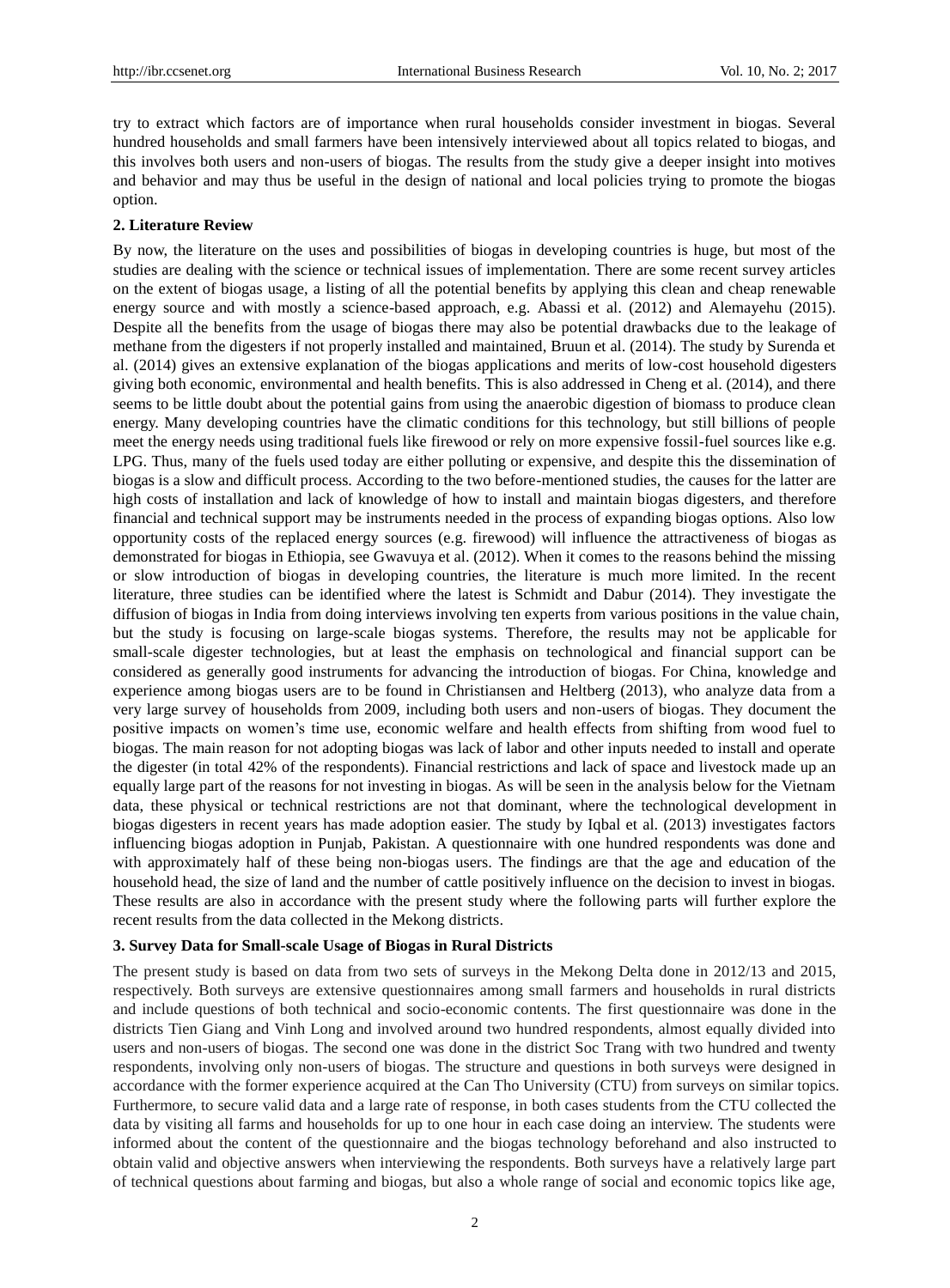gender, income and other family characteristics along questions of behavior and attitudes related to the energy usage. Due to these efforts invested in getting data of reasonable quality, the results in the following analysis can be considered reliable, but it will also be evident from the results presented that still there will be missing observations for some of the variables included in the sample (i.e. no answers in spite of personal interviews).

The latter reflects the difficulties of collecting survey data in rural districts of developing countries and also explains the limited knowledge on the social and economic issues related to biogas issues investigated in the present study. The next two parts will exhibit some of the empirical findings for users and non-users of biogas, respectively, but firstly a descriptive principal component analysis (PCA) of the data has been performed and is reported in the Appendix (where a short introduction to this analysis is included along with two tables of results). For the users of biogas in Table A.1, four components are found in the data set for the Tien Giang and Vinh Long districts. The sampling adequacy (0.61) is acceptable, and there is a distinct pattern of the variables divided into four components on which they load separately, although the loading values are not that high in all cases. Opposite signs on variables in a component indicate correlation of the answers also in opposite directions. The second component (PC2) is the best one to give an economic interpretation where more income, more power consumption and higher investment costs all correlate positively and make up a common component. The other ones are not that easy to interpret, but this is also telling that answers in a survey are not that uniform and easily put into categories for standard economic interpretations. For the non-users of biogas in Table A.2, the sampling adequacy is just at the level for acceptance (0.50) even with a sample size of twice the amount of observations (199) compared to the user case. Despite of this the interpretation of the five components seems more straightforward with some relatively obvious links between the variables entering each of the principal components. For example, "want to invest" is linked to not having enough livestock (no need for a digester), and using LPG is negatively correlated with use of firewood, but still creating a component in the data set. The PCA on both surveys is revealing the interpretational difficulties and complexity in the obtained answers from both questionnaires and therefore the next parts will present more partial results from the surveys.

## **4. Benefits and Factors Influencing the Adoption of Biogas**

For biogas users the data come from two districts in the Mekong Delta and with a sample size of just above one hundred. Table 1 presents reasons for investment in biogas as well as an answer to which kind of activity the saved time – e.g. due to less time use for collection of firewood – has been allocated to. The absolute number of answers is reported in Table 1.

| Answer                                | Yes | No  |
|---------------------------------------|-----|-----|
| <b>Factors influencing investment</b> |     |     |
| Reduce diseases and smell             | 41  | 62  |
| Required by local authority           | 26  | 77  |
| High fuel costs                       | 4   | 99  |
| Reduce fertilizer costs               |     | 101 |
| Protect local environment             | 88  | 15  |
| Global environmental concerns         | 65  | 38  |
| Use of time savings                   |     |     |
| Education                             |     | 102 |
| Watch media (TV)                      | 99  | 4   |
| Reading newspapers                    | 42  | 61  |
| Social work                           |     | 91  |
| Recreation (leisure)                  | 89  | 14  |
| Work                                  | 40  | 58  |
|                                       |     |     |

Table 1. Factors influencing the biogas investment decision and spending of saved time; biogas users in the Tien Giang and Vinh Long districts (2013)

*Note.* Absolute number of answers from the questionnaire.

High costs of fuel and fertilizer do not seem to play a role when deciding on biogas, but it must be taken into consideration that the data here only represent farmers that have done the investment. The environmental arguments are important, and for the local environment the shift to biogas can be caused by demands from local authorities due to sanitation and externalities (smell complaints, and thus correlated to the first and second factors in the table). When asked about what time savings will be used for, education does not appear at all, but TV and recreation are highly appreciated although some time will be allocated to more work. Thus, for the farmers already having invested in a biogas digester the decision seems to be governed by requirements from outside (the local authority or neighbor complaints). There will also be benefits of the use of biogas and the main factors are exhibited in Table 2.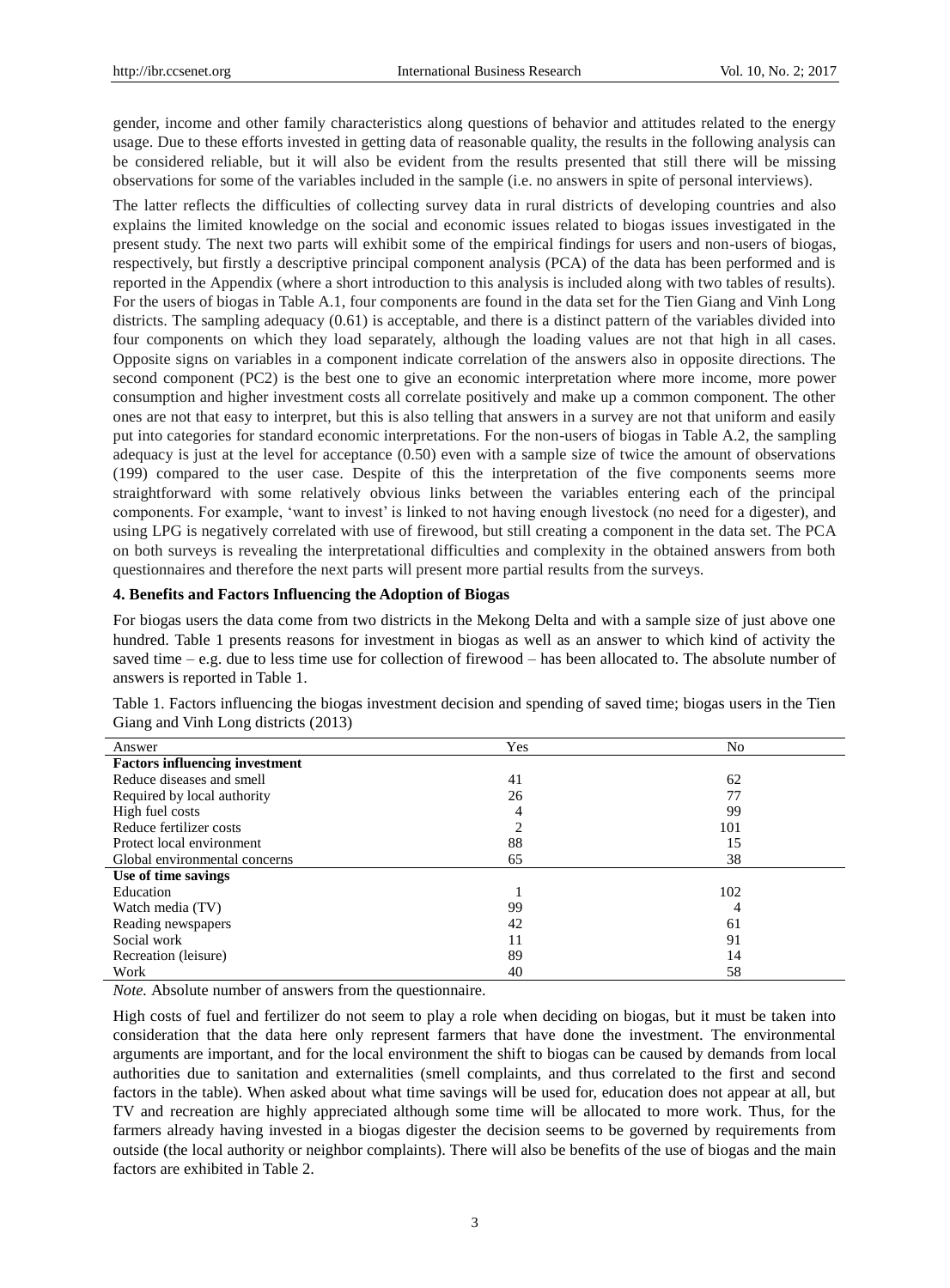| Table 2. Benefits from using biogas; biogas users in the Tien Giang and Vinh Long districts (2013) |  |  |  |  |  |  |  |
|----------------------------------------------------------------------------------------------------|--|--|--|--|--|--|--|
|                                                                                                    |  |  |  |  |  |  |  |

| Answer                      | Yes | No                       |
|-----------------------------|-----|--------------------------|
| Smokeless cooking           | 42  | $\overline{\phantom{a}}$ |
| Heating (quickly)           | 108 |                          |
| Tasty food                  |     | 102                      |
| Easy cleaning               |     | 64                       |
| Constant watching necessary |     | 44                       |

*Note.* Absolute number of answers from the questionnaire.

Using biogas for cooking is easy and fast and obviously the main benefit according to the survey, whereas the users do not consider food becoming more tasty. Smoke, cleaning and watching are also arguments, but the share of "yes" is less than 50%. The latter result is strongly correlated with the source of energy used before shifting to biogas. Of the one hundred respondents, approximately half of these had a significant use of firewood and the other half relied more on LPG. Thus, when half of the respondents indicate less smoke and cleaning, this corresponds to all of the users of firewood having improved kitchen conditions. The factors in Table 2, except tasty food, can therefore be considered equally important for the individual users, although depending on the type of energy replaced by biogas. For the former users of LPG less smoke and fast heating will not be arguments, but the biogas will be a cheaper energy source and will also help solving waste and sanitation problems.

#### **5. Factors Influencing the Decision to Invest in Biogas for Non-users of Biogas**

To increase the adoption of biogas, it is important to investigate the factors and arguments that will be important for the potential users when considering investing in the technology. In this case the survey data relate to the three districts in the Mekong Delta mentioned before, and in Tables 3 and 4 the major results are summarized.

Table 3. Knowledge of the biogas technology and factors influencing the decision to invest in biogas; non-biogas users in the Soc Trang district (2015)

| Yes | No  |
|-----|-----|
| 196 | O   |
| 193 |     |
| 186 | 16  |
| 201 |     |
|     | 195 |
| 148 | 57  |
| 127 | 75  |
| 97  | 104 |
|     |     |

*Note.* Absolute number of answers from the questionnaire.

The most recent survey from 2015 in the Soc Trang district reveals that biogas is a well-known technology in rural areas, it is trusted and the farmers know how to install a digester. When it comes to maintenance and operating the equipment, the data from all three districts show that this is not a problem. The family members seem to have no objections to the biogas. In the Mekong Delta many of the farmhouses are rather small and thus only have few pigs; therefore for one quarter of the respondents (57) the biogas is not relevant due to this argument. They all have sufficient energy for cooking, but this will be sources like firewood, LPG, electricity, charcoal or rice husk where the biogas alternative will give either lower costs or more clean energy. The main barrier is financial where half of the respondents claim that the high investment costs are a reason for not investing, and more than half of the farmers interviewed indicate lack of subsidy as a barrier. Therefore, to further the use of biogas information and knowledge do not appear as the most needed topics to address whereas easing the financial restrictions may be a more successful action, but also more costly. Attitudes to the financial issues among the respondents are reported in more detail in Table 4 for all districts.

Table 4. Factors influencing the decision to invest in biogas; non-biogas users in the Tien Giang and Vinh Long districts (2013) and the Soc Trang district (2015)

| District                                   | Tien Giang/Vinh Long |    |     | Soc Trang |
|--------------------------------------------|----------------------|----|-----|-----------|
| Answer                                     | Yes                  | No | Yes | No        |
| Events that will make it likely to invest: |                      |    |     |           |
| Loan, 100%                                 |                      | 97 |     | 100       |
| Loan, 50%                                  |                      | 97 |     | 103       |
| Subsidy, 50%                               | 70                   | 27 | 28  | 76        |
| Subsidy, 25%                               |                      | 94 |     | 91        |

*Note.* The questionnaires from 2013 and 2015 have identical questions in relation to whether loans or subsidies will make it likely to invest in biogas. Absolute number of answers from the questionnaires.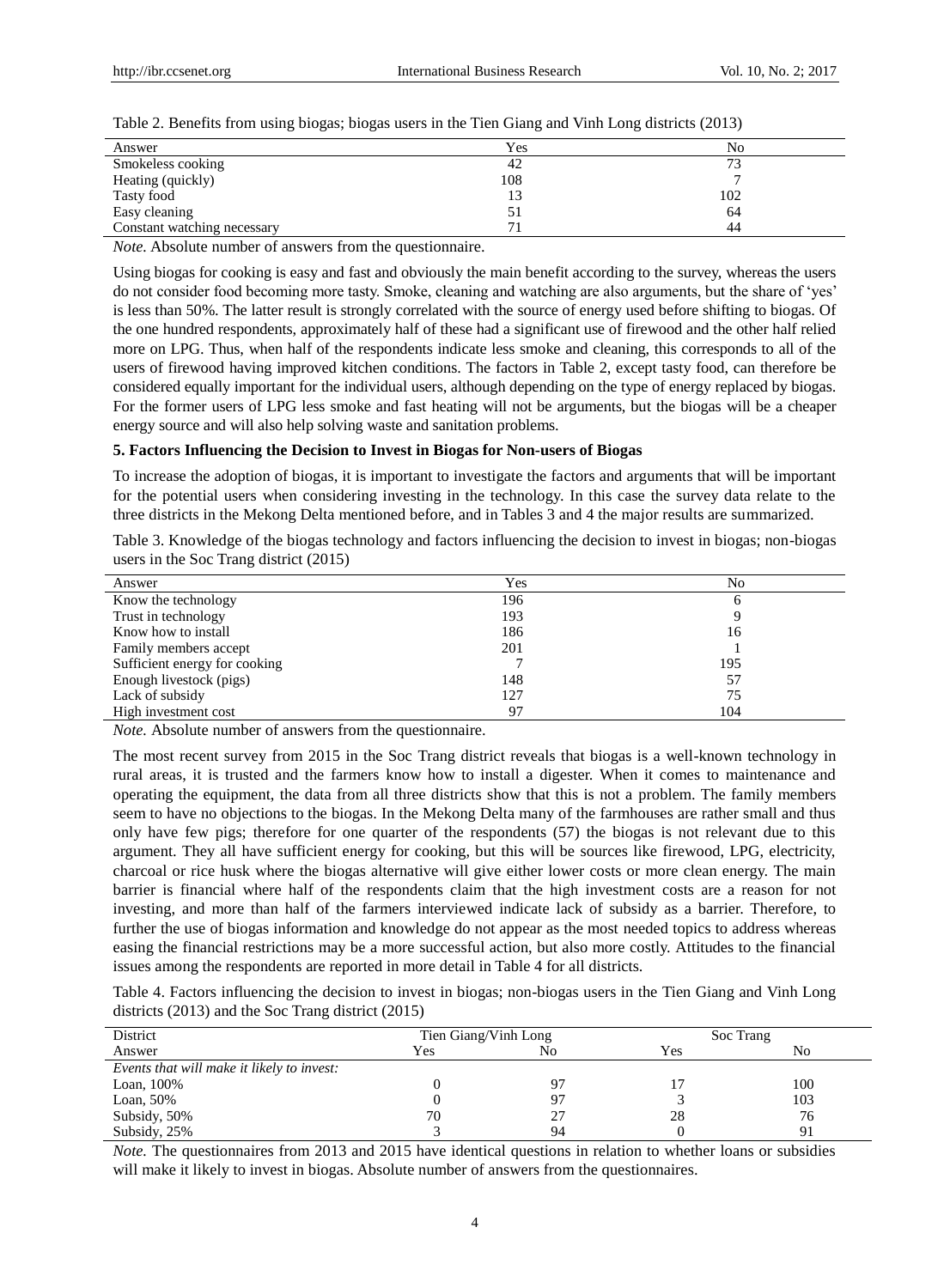For all three hundred respondents in the surveys, loan is of no interest. This reflects the lack of a financial market or structure in rural districts and also no tradition for financing projects via credit institutions. There may be access to family loans or own savings, but a loan from a financial institution does not seem attractive as the numbers clearly reveal. A subsidy seems to be a more effective instrument where a level of 50% of the investment costs will make some farmers willing to switch to biogas. Obviously, this is costly to the public funds or whoever might subsidize the biogas digesters and thus less likely to be initiated.

For the Soc Trang district, the respondents were asked whether they considered investing in biogas in the near future. A logit model for this decision with a binary outcome (yes/no) was estimated from a range of factors expected to influence this decision as presented in Table 5, where the final model was obtained after stepwise deleting insignificant variables from the estimations. Thus, several variables most likely to have an effect on the biogas investment have been tested, but only a few of these showed up with a significant contribution to explaining the investment decision.

Table 5. A logit model of factors influencing the decision to invest in biogas; non-biogas users in the Soc Trang district (2015)

| Dependent variable: "Consider biogas investment in the near future" (Yes = 1, No = 0) |  |  |  |  |
|---------------------------------------------------------------------------------------|--|--|--|--|
|                                                                                       |  |  |  |  |

| Variable                | Parameter estimates    |
|-------------------------|------------------------|
| Constant                | $-2.670***$<br>(0.736) |
| Income                  | $0.002**$<br>(0.001)   |
| Education               | $0.108**$<br>(0.045)   |
| Lack of subsidy         | $0.610**$<br>(0.333)   |
| Not enough livestock    | $-1.164**$<br>(0.354)  |
| Electricity for cooking | $0.924*$<br>(0.551)    |
| Participation           | $0.942***$<br>(0.308)  |
| Pseudo $R^2$            | 0.21                   |
| Number of observations  | 218                    |

*Note*. The standard error of the parameter estimates in parentheses, and the level of significance indicated as 1%  $(***), 5\%$   $(**)$  and 10%  $(*).$ 

In accordance with a priori expectations, the first two variables of income and education are found to influence the biogas investment positively. Income is the total household income (millions of VND) and education is the number of years of schooling for the respondent. Higher income and more education, i.e. years of schooling, are significant at the 5% level. The binary variable "Lack of subsidy" has a value of 1(yes) in the case of no possibility of a subsidy with the interpretation that when not receiving a subsidy this will have a negative influence on willingness to invest in biogas. The positive sign for this variable can be interpreted as those respondents willing to invest in biogas – but missing the option of a subsidy - will answer yes to "lack of subsidy". Hence, subsidizing biogas will increase the likelihood of investing for these respondents.

When the farmers do not have enough livestock, it is negatively influencing the biogas decision, which is quite logical. When using electricity for cooking, this variable will have a value of 1 for yes (otherwise 0) and a positive answer is thereby related to a higher likelihood of investing in biogas if the respondent is already using electricity. This means saving money as electricity is an expensive energy source for cooking. The last factor (participation) means that the local community is in favor of biogas and the positive sign for the variable indicates that this will influence positively on biogas investment by the respondent. The overall degree of explanation is 21% of the variation in the data which is a reasonable value taking the kind of topic into consideration. The model is quite in accordance with the former analysis of Tables 3 and 4 where financial issues like subsidies are important instruments – but also a positive local environment – for furthering the adoption of biogas.

From the model in Table 5, a graphical exposition of the influence of income levels on the probability of investing in biogas can be computed, given all the other explanatory variables are kept at their mean values. Then a partial relationship between the income levels and probability of investing can be depicted as presented in Figure 1.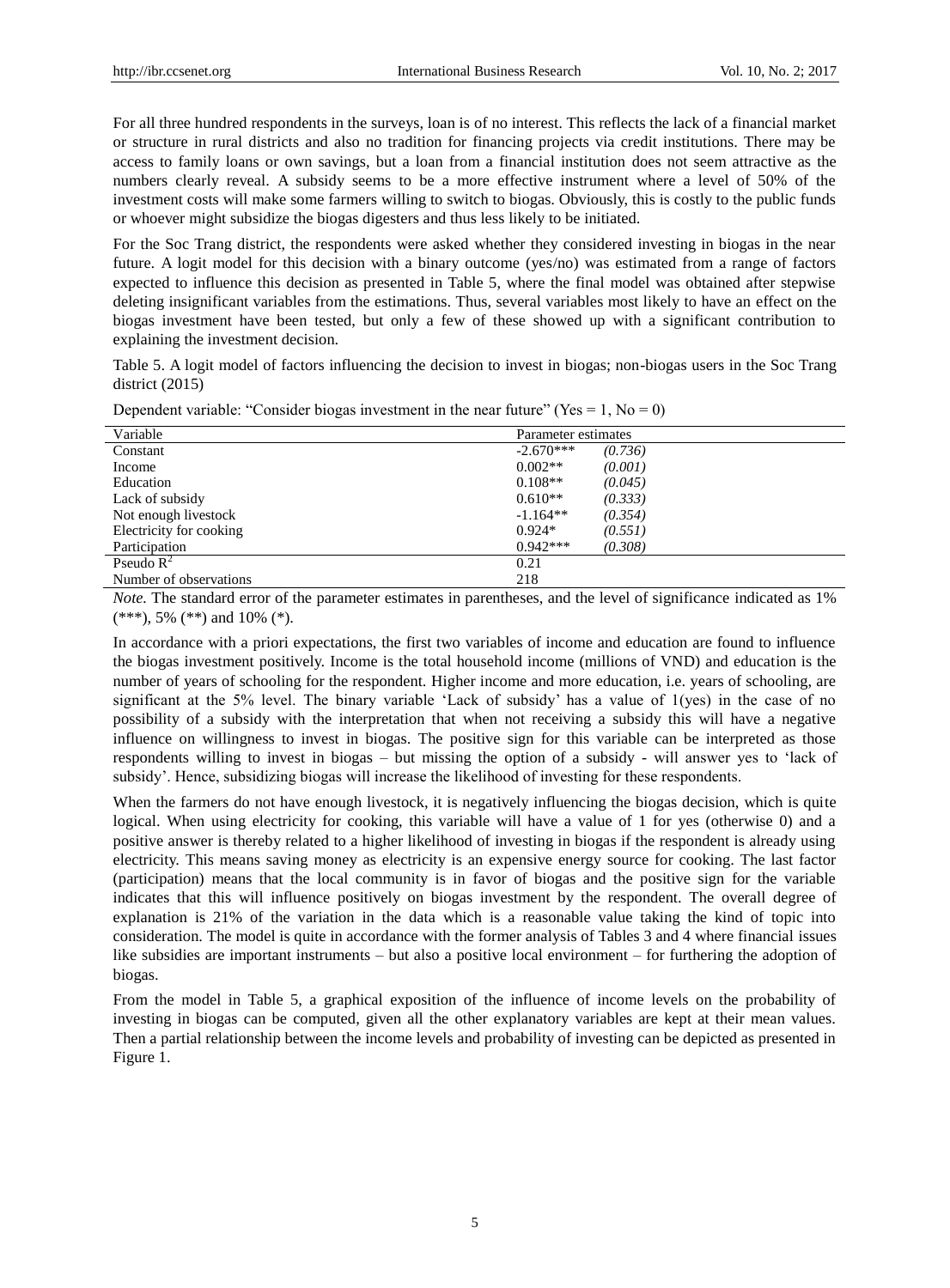

Figure 1. Probability for accepting to invest in biogas depending on the income level (Net household income, million VND annually)

*Note.* The probability computed from the logit model parameters in Table 5, assuming mean values for all variables, except income. The horizontal axis is net household income in million VND annually and the vertical axis is the probability to invest in biogas as a function of income.

For annual household income levels up to 50 million VND, there is a strongly increasing likelihood of investing in biogas. The level of income has to reach close to 100 million VND before the probability is more than 0.5, and for the remaining part of the probability curve there is a more modest increase in the relationship. According to the national statistical office of Vietnam, the annual per capita level of income in the Mekong Delta was 28 million VND in 2014; probably with a lower level for the rural areas (for all rural districts in Vietnam the income was 24 million VND). Household income has to be at a relatively high level before the likelihood of investing is high, but from the numbers mentioned before not many households will have such an income level. This result is in accordance with the former findings, especially in relation to subsidies, where financial support of some kind is needed for the expansion of biogas. Small-scale biogas will probably in many cases be profitable from a private point of view as the cost of a digester is modest, but it still seems that incentives like subsidies are needed. A social cost-benefit evaluation of the biogas option might likewise show welfare gains when polluting or expensive fuels are replaced by biogas based on local resources, and therefore some kind of financial support can be justified from socio-economic arguments.

# **6. Conclusion**

There is an extensive literature dealing with the use of small-scale biogas in rural areas in developing countries. A majority of the studies deal with technical topics, but also present the range of benefits when substituting from expensive or polluting energy sources like LPG or firewood to biogas based on local biomass or manure from livestock. The factors that influence the actual decisions by farmers and households on the biogas issue are less well described and explored in the literature. The present study is directed at the latter topic and based on two extensive questionnaires in three districts in the Mekong Delta. The empirical evidence from these data shows that the biogas technology is well known and accepted, and therefore these factors of information or technology should pose no problems for expanding the use of biogas. The analysis points to financial and economic factors of importance where especially the access to subsidies is likely to influence the biogas investment positively. Income and education in the rural districts are also influencing the decisions, but cannot be used as immediate instruments for promoting biogas. Thus, policy instruments to further the use of small-scale biogas will be initiatives towards creating a positive local approach to biogas, considering financial instruments like subsidies and informing about the economic savings when using biogas.

# **Acknowledgements**

The present study based on interview data is part of the overall study of Sustainable Production of Biogas from Waste Rice Straw (www.subprom.com), which is financed by the Danish Development Agency (DANIDA). The authors wish to thank Chung Kha Linh, Vo Thi Bich Loan and Nguyen Thi Thu Trang, all students from the Can Tho University, for extensive assistance with the interviews and coding of data during the recent two years.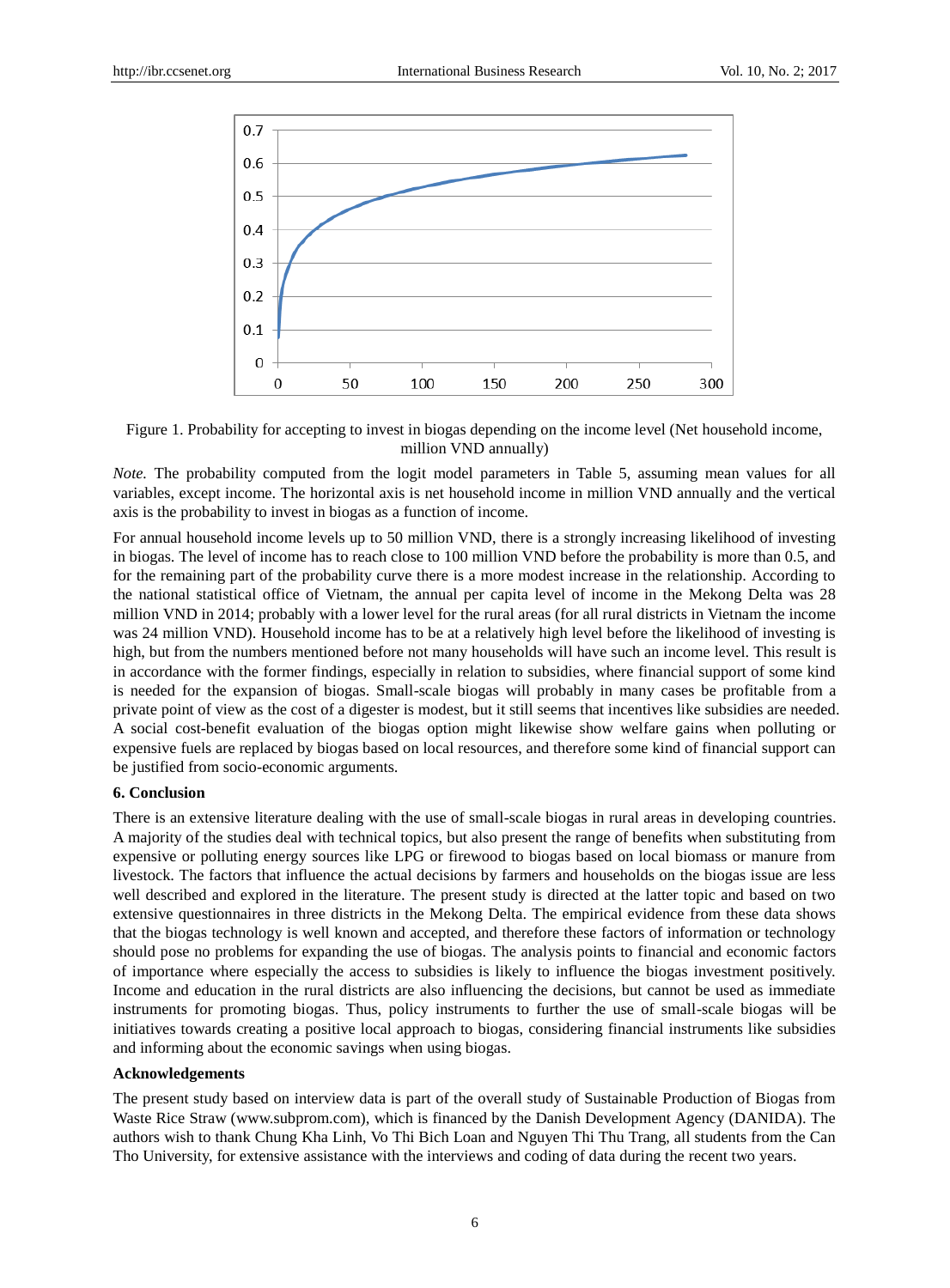## **References**

- Abassi, T., Tauseef, S. M., & Abassi, S. A. (2012). Anaerobic digestion for global warming control and energy generation – An overview. *Renewable and Sustainable Energy Reviews, 16,* 3228-3242. <https://doi.org/10.1016/j.rser.2012.02.046>
- Alemayehu, Y. A. (2015). Enhancement and Optimization Mechanisms of Biogas Production for Rural Household Energy in Developing Countries: A Review. *International Journal of Renewable Energy Development, 4,* 189-196. <https://doi.org/10.14710/ijred.4.3.189-196>
- Bruun, S., Jensen, L. S. V. T. K. V., & Sommer, S. (2014). An option for global warming mitigation or a potential climate bomb? *Renewable and Sustainable Energy Reviews, 33,* 736-741. <https://doi.org/10.1016/j.rser.2014.02.033>
- Cheng, S., Li, Z. H. P., Mang, E. M., Huba, R. G., & Wang, X. (2014). Development and application of prefabricated biogas digesters in developing countries. *Renewable and Sustainable Energy Reviews, 34,*  387-400. <https://doi.org/10.1016/j.rser.2014.03.035>
- Christiansen, L., & Heltberg, R. (2013). Greening China"s rural energy: new insights on the potential of smallholder biogas. *Environment and Development Economics, 19,* 8-29. <https://doi.org/10.1017/S1355770X13000375>
- Gwavuya, S. G., Abele, S., Barfuss, I., Zeller, M., & Müller, J. (2012). Household energy economics in rural Ethiopia: A cost-benefit analysis of biogas energy. *Renewable Energy, 48,* 202-209. <https://doi.org/10.1016/j.renene.2012.04.042>
- Iqbal, S., Anwar, S., Akram, W., & Irfan, M. (2013). Factors Leading to Adoption of Biogas Technology: A Case Study of District, Faisalabad, Punjab, Pakistan. *International Journal of Academic Research in Business and Social Sciences, 3,* 571-578. <https://doi.org/10.6007/ijarbss/v3-i11/376>
- Jiang, X., Sommer, S. G., & Christensen, K. V. (2011). A review of the biogas industry in China. *Energy Policy*, *39,* 6073-6081. <https://doi.org/10.1016/j.enpol.2011.07.007>
- Nautiyal, S. N., Goswami, M., Manasi, S., Bez, P., Bhaskar, K., & Khan, Y. D. I. (2015). Potential of manure based biogas to replace conventional and non-conventional fuels in India. *Management of Environmental Quality: An International Journal, 26,* 3-20. <https://doi.org/10.1108/MEQ-04-2013-0034>
- Schmidt, T. S., & Dabur, S. (2014). Explaining the diffusion of biogas in India: a new functional approach considering national borders and technology transfer. *Environmental Economics Policy Studies, 16,* 171-199. <https://doi.org/10.1007/s10018-013-0058-6>
- Surenda, K. C., Takara, D., Hashimoto, A. G., & Khanal, S. K. (2014). Biogas as a sustainable energy source for developing countries: Opportunities and challenges. *Renewable and Sustainable Energy Reviews, 31,*  846-859. <https://doi.org/10.1016/j.rser.2013.12.015>